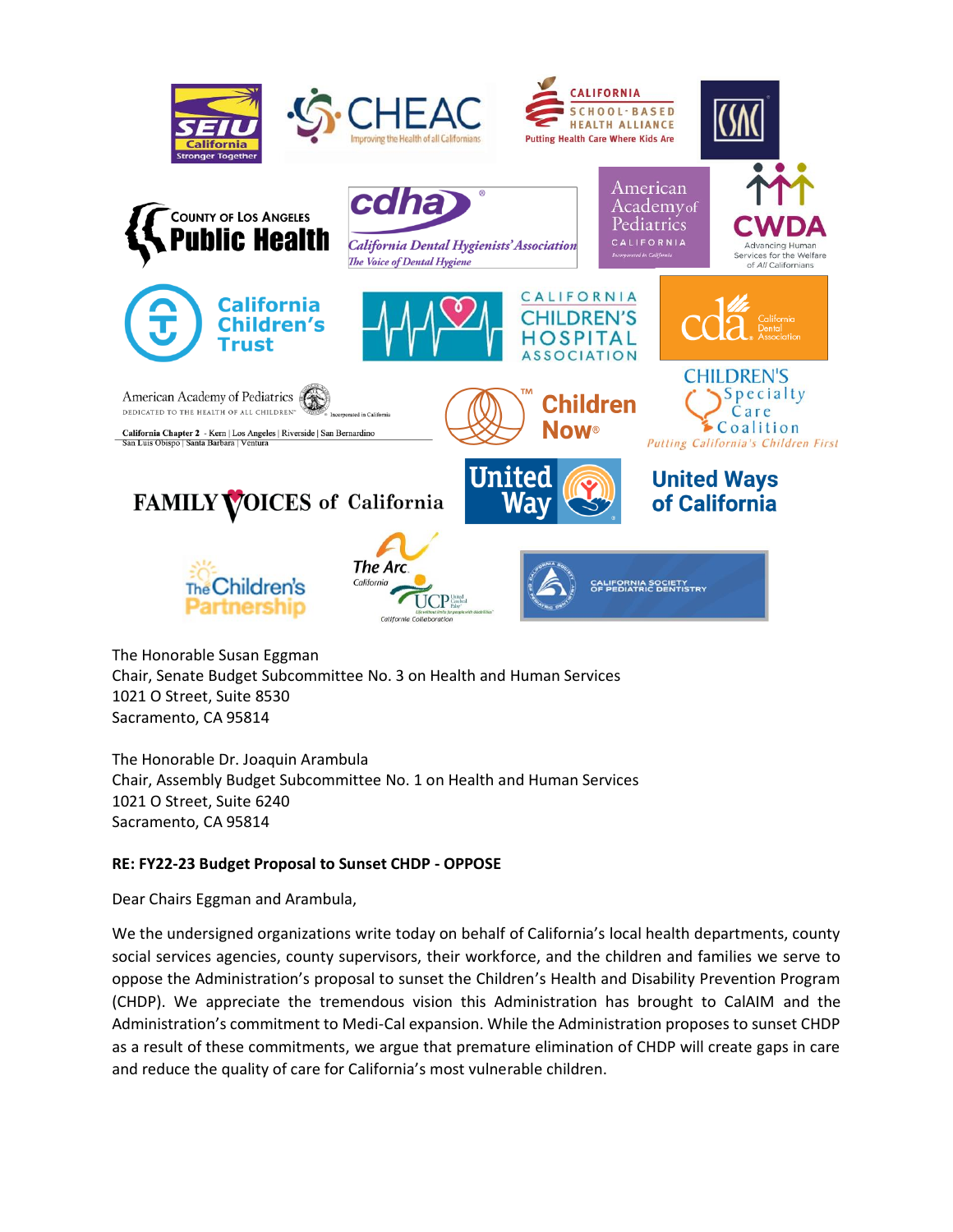We request the Legislature's leadership in prioritizing this matter. Specifically, we request that the Legislature:

- **Modify the sunset date to no sooner than July 1, 2024.**
- **Require robust stakeholder engagement that is inclusive of local health departments, health care delivery system, social services, labor, and consumer/family intereststo inform a transition of CHDP, define new partnerships and roles that harness CHDP expertise, and ensure the commitment to pediatric excellence and quality assurance into the future.**
- **Ensure the children do not experience gaps in services or reductions in the quality of care.**
- **Ensure post-CHDP sunset commitment to fully fund the Health Care Program for Children in Foster Care.**
- **Minimize the loss of crucial local health department workforce.**

In the paragraphs below we explain our concerns with the Administration's proposed sunset of CHDP.

# **Premature Sunset**

CHDP is a dynamic program that includes (1) providing Early and Periodic Screening, Diagnosis, and Treatment (EPSDT) screening, including preventive health, vision, hearing and dental screening, follow-up services, and care coordination; (2) CHDP Gateway which serves as a presumptive eligibility entry point for children, to receive temporary preventive, primary and specialty health care coverage through the Medi-Cal Fee-For-Service (FFS) delivery system; (3) training and certifying pediatric providers for quality assurance and AAP Bright Futures standards; and (4) Responsibility for local administration of the Health Care Program for Children in Foster Care (HCPCFC) and the Childhood Lead Poisoning Prevention (CLPP) program. With the exception of HCPCFC program, the current proposal will sunset all other program components by July 1, 2023. The CHDP's proposed sunset assumes other programmatic transitions being led by DHCS and delivery system partners are on schedule and without error. With the vast number of Medi-Cal programming and policy shifts happening now, we must leave open the possibility of programmatic delays and/or challenges that may need to be addressed.

Thinking about these transitions through the lens of critical health care for some of California's most complex children and families, there is no room for error. We recommend shifting the sunset date to no sooner than July 1, 2024, to allow for other program transitions to be fully implemented while also creating the stakeholder environment to inform the sunset process, define new partnerships and opportunities, and ensure no gaps in coverage or reductions in quality of service.

# **CHDP Gateway is More Than Just Enrollment**

We recognize the Administration's interest in ensuring that children will be able to access care through expanding the number of Medi-Cal providers that can presumptively enroll children in Medi-Cal. However, currently CHDP programs help families find CHDP-certified providers who can enroll them in the CHDP Gateway. In addition, local health departments collaborate with partner agencies, such as social services, the Women, Infants and Children (WIC) Program, California Children's Services, Head Start, and child welfare services/foster care, to provide them with information and referrals to local CHDP providers. Under the proposed presumptive eligibility pathway for children, we are concerned that these linkages to services will be lost. Individuals and families may not only struggle to identify and access Medi-Cal providers given many of our current clients do not know how to navigate the Medi-Cal system and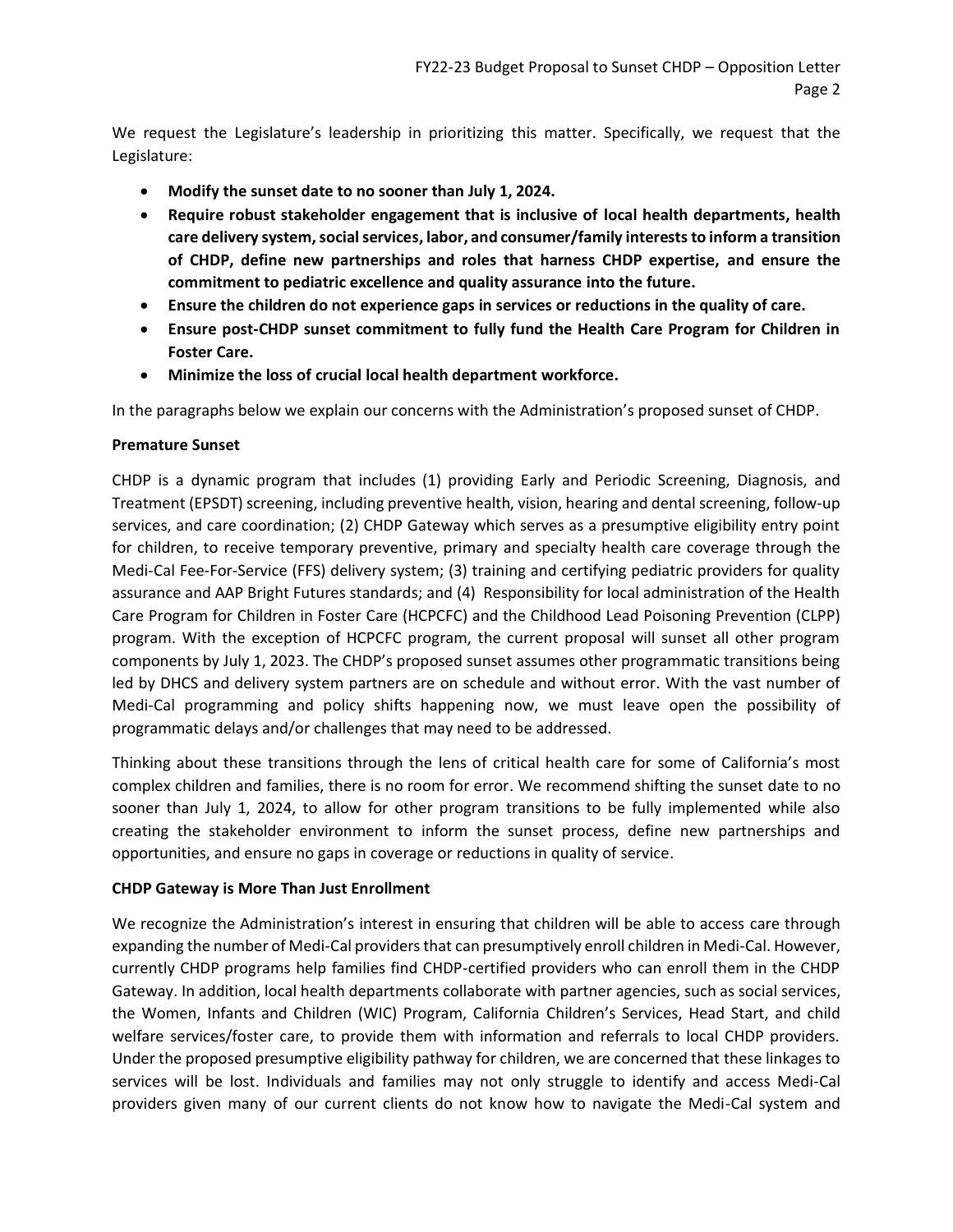provider network, but they may also lose these critical navigation and lifelines to services that are at the heart of addressing social determinants of health. This concern is further exacerbated by the lack of current collaboration between Medi-Cal managed care and public health departments.

#### **Gap in Services for Fee-for-service Beneficiaries**

CHDP currently provides services to Medi-Cal fee-for-service children. While we understand care for the majority of Medi-Cal kids will be provided through Medi-Cal managed care, it is important to note that there will continue to be a residual population of children that will remain in fee-for-service, such as the foster care population. Should the sunset be implemented, children in fee-for-service will not receive the same coordination that they are provided today.

### **Quality Assurance and Provider Support**

One of CHDP's greatest strengths is the role it plays ensuring quality of pediatric preventive care and excellence for the State's children and youth enrolled in Medi-Cal. In regular site certification visits and medical record reviews, CHDP monitors a practice's adherence to and compliance with Bright Futures (BF) guidelines from the American Academy of Pediatrics (AAP)—the gold standard in pediatric care. They conduct medical chart reviews to assure a pediatric focused history and physical exam, oral health screening, lab assessments, developmental, mental health, social determinants, and ACEs screening among a host of preventive and diagnostic assessments performed accurately on infants and children.

The CHDP site certification process includes review of practice protocols, site and equipment specifications, and patient services to ensure that clinics meet acceptable standards for "child-centered" care. The certification/recertification reviews and audits performed in CHDP greatly improve the quality and expectation of pediatric and family practice care of children in our State. In some instances, these reviews have precluded a site provider from CHDP certification/recertification, despite having been certified by the health plan. When a provider does not meet CHDP-certification criteria, CHDP provides support in the form of corrective action plans, which includes resources, training, and technical assistance to help that provider elevate their standards and expertise for services to children and youth—therein building a more robust pool of qualified providers.

While the Administration's proposal notes the managed care requirements to follow such standards, the proposal lacks detail on how managed care plans will be required to carry out such trainings and facility and medical chart reviews. It is critical that this be addressed in detail to avoid significant gaps in the standard of care of services delivered to children.

# **EPSDT Requirements and Coordination to Medi-Cal Dental Services**

CHDP has a significant and unique role in fulfilling the Early Periodic Screening Diagnosis and Treatment (EPSDT) components of the federal Medicaid mandate. We believe that a wholesale sunset of CHDP is premature and does not reflect well the complex role counties play in supporting children, their families, and providers, particularly as it relates to oral health care. Currently, CHDP is the vehicle for implementing the Early and Periodic Screening (EPS) components of the federal mandate, while the fee-for-service Medi-Cal Dental program provides the required dental Diagnosis and Treatment (DT) services. Despite recent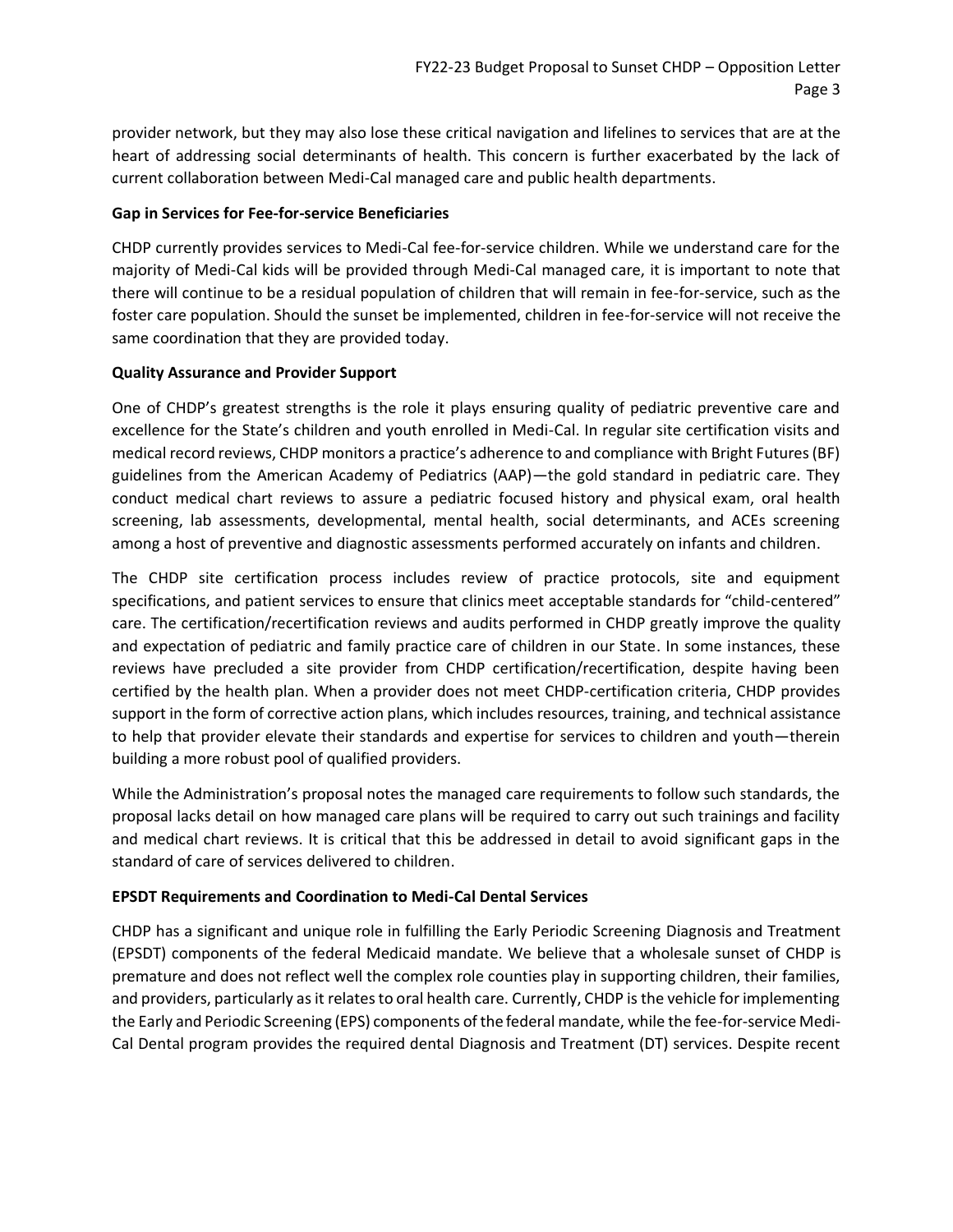guidance, enacted legislation, and new initiatives,<sup>1</sup> the Medi-Cal managed care medical plans (MCPs) do not provide EPSDT assurances with respect to dental care. In addition, although expectations of managed care plans have expanded, the outcomes for children in poor oral health have not improved. Local CHDP programs assure access to dental services by informing Medicaid beneficiaries and their families of both medical and dental benefits. For children whose care is coordinated directly by CHDP programs, there is a high success rate of placement in a dental home, in some areas upwards of 90%. This is just one example of how CHDP is playing a critical role in connecting California's families to preventative services and, in doing so, setting our families on a path to a healthy future. This loss would go against California's commitment to health equity.

### **Decreasing Public Health Workforce**

At a time when local health departments are working to bolster our workforce, the proposal to sunset the CHDP program would result in local health departments losing nearly 300 full-time equivalents (FTEs) across the state, including 68 public health nurse FTEs impacting over 80 nurse positions.

The COVID-19 pandemic served as a wake-up call and a reminder that underinvestment, and devaluing of public health, undermines the health of our communities and our resiliency as a state. At a time when federal and state leadership, including this legislature, are debating how to bring more investments to public health infrastructure and workforce we must not eliminate long-standing funding streams. And, in this case, eliminating state general fund investments also cuts off an opportunity for counties to draw down additional federal funding through Title XIX federal funding match.

### **Fully Funding the HCPCFC Program**

We are grateful that the administration sees the value in maintaining the HCPCFC program at the county and appreciate that this is a recognition of the success our counties have had in supporting California's foster families. It is important to note how the elimination of CHDP positions will impact the HCPCFC program. Currently, CHDP supports HCPCFC program management, public health nurse supervision, and other administrative functions. In addition, the HCPCFC often funds partial public health nurse FTEs, which is inadequate in a standalone program. Our early estimates suggest that the HCPCFC would need to retain nearly 80 FTEs from CHDP to operate as a standalone program. This includes roughly 14 public health nurse supervisor FTEs and 30 public health nurse FTEs. Absent the continuation of these positions, services provided to foster youth under HCPCFC may be adversely impacted.

**For these reasons, we respectfully urge the Legislature to reject the Administration's proposal to sunset the CHDP program.** We look forward to working with the Legislature this May to identify a path forward that reflects our shared commitment to the health and wellbeing of all Californians. And furthermore, request robust stakeholder dialogue to ensure such a transition is handled delicately, is appropriately timed, and puts California's most vulnerable children first.

<sup>&</sup>lt;sup>1</sup> See APL 19-010,

[https://www.dhcs.ca.gov/formsandpubs/Documents/MMCDAPLsandPolicyLetters/APL2019/APL19-010.pdf;](https://www.dhcs.ca.gov/formsandpubs/Documents/MMCDAPLsandPolicyLetters/APL2019/APL19-010.pdf) AB 2207 (chaptered in 2016), [https://leginfo.legislature.ca.gov/faces/billTextClient.xhtml?bill\\_id=201520160AB2207;](https://leginfo.legislature.ca.gov/faces/billTextClient.xhtml?bill_id=201520160AB2207) and CalAIM dental components, [https://www.dhcs.ca.gov/services/Pages/DHCS-CalAIM-Dental.aspx.](https://www.dhcs.ca.gov/services/Pages/DHCS-CalAIM-Dental.aspx)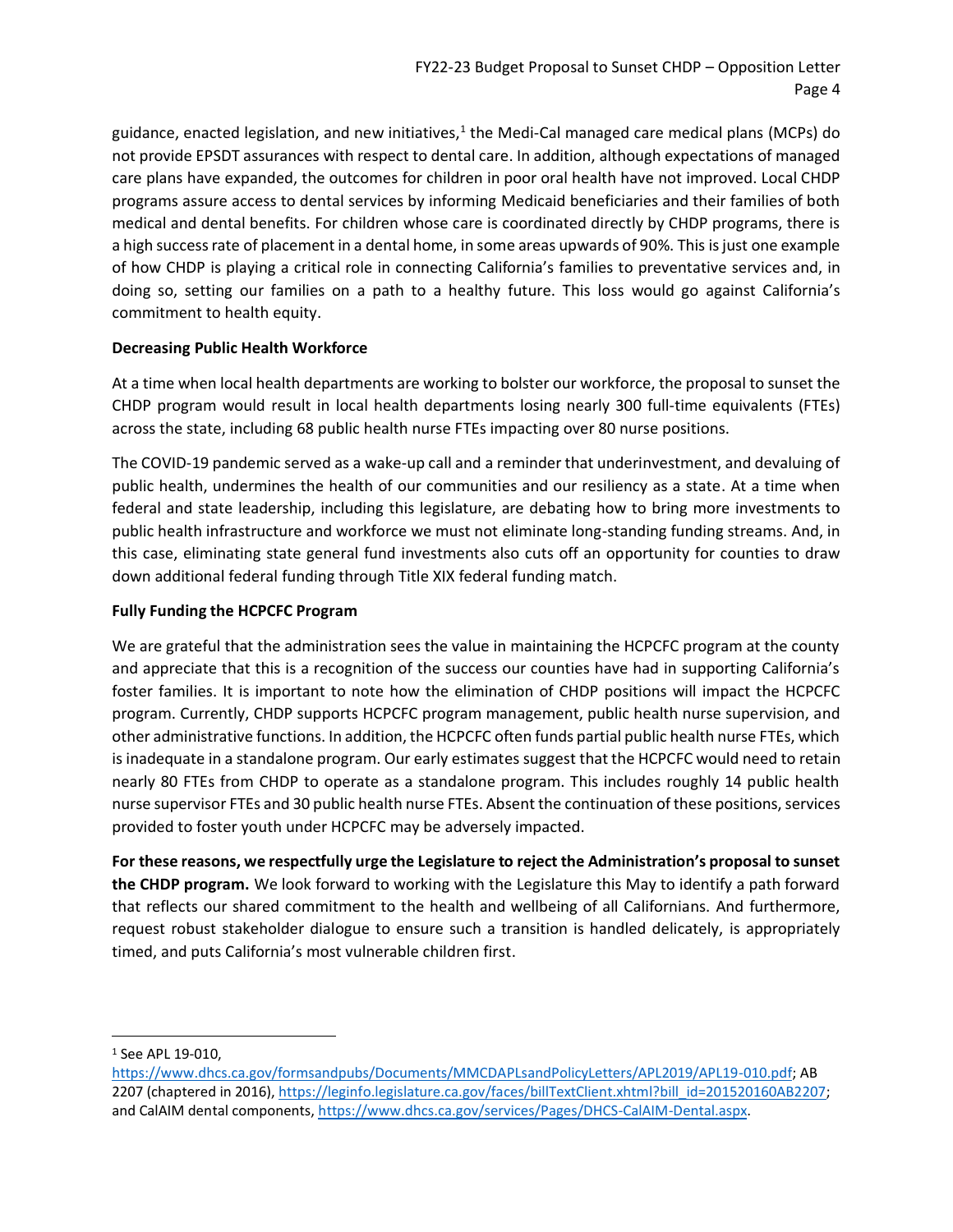Sincerely,

Michelle Gibbons Executive Director County Health Executives Association SEIU California of California

arrah

Farrah McDaid Ting Legislative Representative California State Association of Counties

Pete Manzo, President & CEO United Ways of California

Karrine Van Groningen, MD, MPH Legislative and Policy Analyst American Academy of Pediatrics, California 2

Brianna Pittman-Spencer Government Affairs Director California Dental Association

Pip Marks Project Director Family Voices of California

Beth Malinowski Government Relations Advocate

Sergio Morales Executive Director California School-Based Health Alliance

Yasuko Fukuda, MD, FAAP Chair American Academy of Pediatrics, California

Eile

Eileen Espejo, Senior Managing Director, Health Children Now

Heidi Coggan President California Dental Hygienists' Association

um

Teresa Anderson Public Policy Director The Arc/UCP CA Collaboration

athr Stud

Cathy Senderling McDonald Executive Director County Welfare Directors Association of California

Barbara Ferrer, PhD, MPH, Med Director Los Angeles County Department of Public Health

 $b$ lm(ex

Amy Blumberg Director of Government Relations California Children's Hospital Association

(ayra Alverey

Mayra Alvarez President The Children's Partnership

1 mkun

Erin M. Kelly, MPH Executive Director Children's Specialty Care Coalition

Alex Briscoe Principal California Children's Trust,